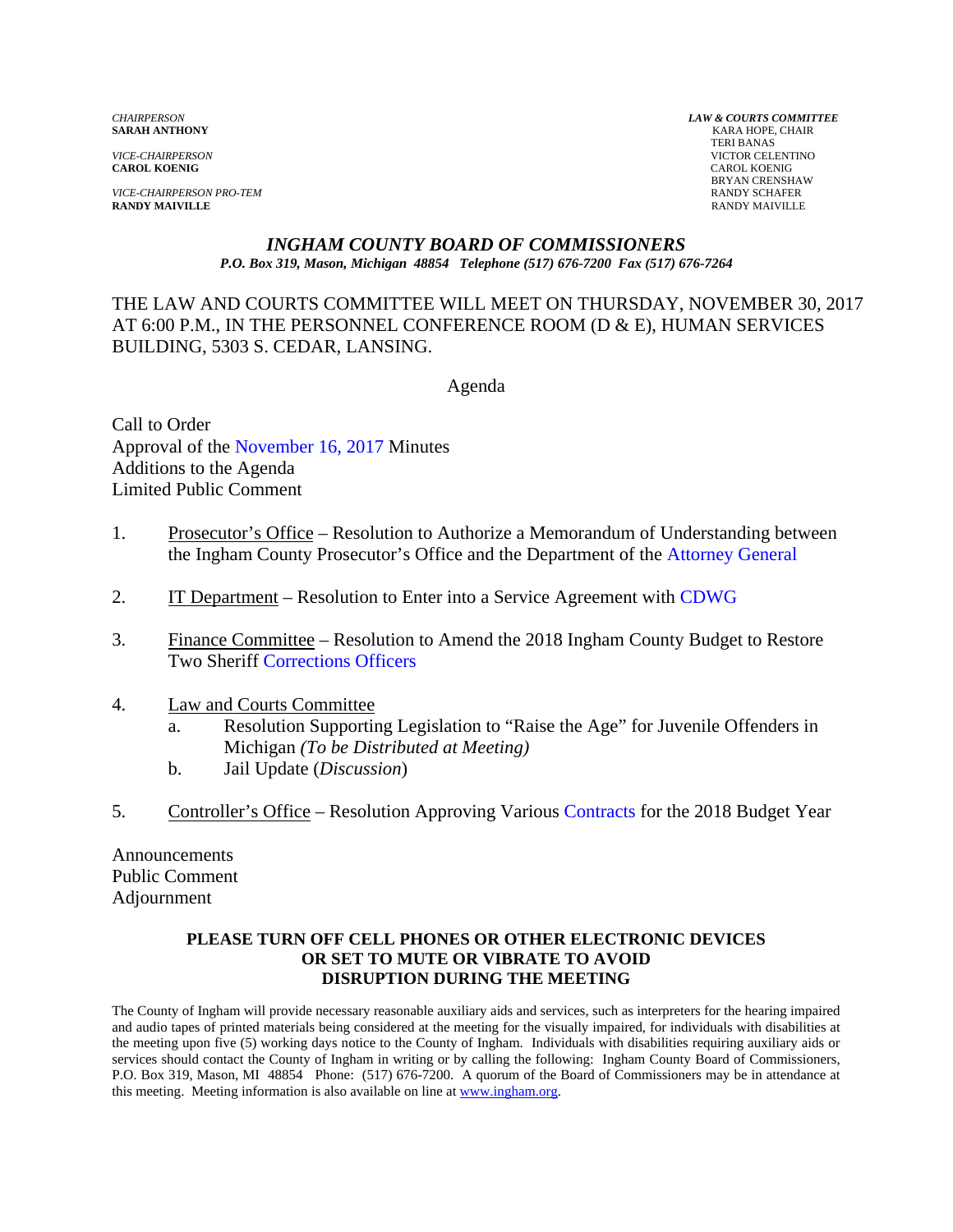### LAW & COURTS COMMITTEE November 16, 2017 Draft Minutes

<span id="page-1-0"></span>

| <b>Members Present:</b> | Hope, Celentino, Crenshaw, Koenig and Maiville            |
|-------------------------|-----------------------------------------------------------|
| <b>Members Absent:</b>  | <b>Banas and Schafer</b>                                  |
| <b>Others Present:</b>  | Teri Morton, Lisa McCormick, Stephanie McLean, and others |

The meeting was called to order by Chairperson Hope at 6:00 p.m. in Personnel Conference Room D & E of the Human Services Building, 5303 S. Cedar Street, Lansing, Michigan.

# Approval of the November 2, 2017 Minutes

# MOVED BY COMM. CRENSHAW, SUPPORTED BY COMM. MAIVILLE, TO APPROVE THE MINUTES OF THE NOVEMBER 2, 2017 LAW AND COURTS COMMITTEE MEETING.

THE MOTION CARRIED UNANIMOUSLY. Absent: Commissioners Banas and Schafer

# Addition to the Agenda –

None.

# Limited Public Comment

Lisa McCormick, Small Talk Board Member, thanked the Board of Commissioners for its ongoing support and announced an Open House on December 19, 2017 at 3400 Pine Tree Road to celebrate their new expansion.

### MOVED BY COMM. MAIVILLE, SUPPORTED BY COMM. CELENTINO, TO APPROVE A CONSENT AGENDA CONSISTING OF THE FOLLOWING ITEMS:

- 1. Homeland Security and Emergency Management Resolution to Authorize a Contract with the State of Michigan, Making Ingham County the Fiduciary Agent for Michigan Homeland Security Region 1 and Accepting the FY 2017 Homeland Security Grant Program Funds
- 2. Circuit Court Resolution to Authorize an Agreement in 2018 with TEL Systems to Upgrade Technology and Provide Maintenance Support for the Circuit Court

# 3. CCAB

b. Resolution to Authorize a Contract with the City of Lansing for an Allocation of Funds to Ingham County/City of Lansing Community Corrections for the City 2017-2018 Fiscal Year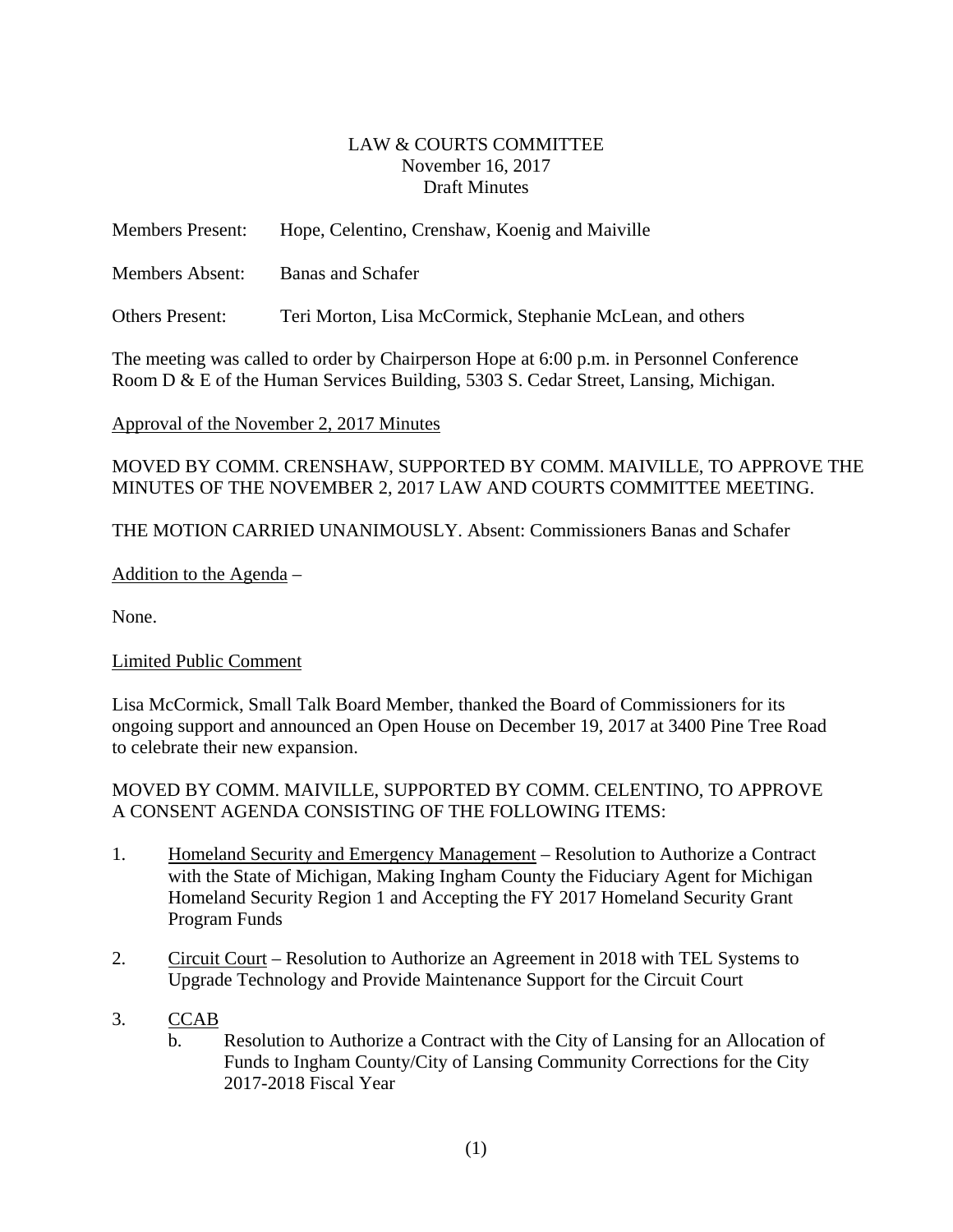4. Animal Control – Resolution Honoring Officer Caitlin Budzinski as the Recipient of the 2017 Michigan Animal Control Officer of the Year Award

THE MOTION CARRIED UNANIMOUSLY. Absent: Commissioners Banas and Schafer

# THE MOTION TO APPROVE THE ITEMS ON THE CONSENT AGENDA CARRIED UNANIMOUSLY. Absent: Commissioners Banas and Schafer

- 3. CCAB
	- a. Resolution to Authorize an Amendment of the Current Contract with Sentinel Offender Services and Enter into a New Contract to Provide an Offender Pay and County Funded Electronic Monitoring Program Subject to a Final Contract Agreement

MOVED BY COMM. CRENSHAW, SUPPORTED BY COMM. CELENTINO, TO APPROVE THE **RESOLUTION** 

Commissioner Crenshaw disclosed that he had a relative that worked for Sentinel Services.

THE MOTION CARRIED UNANIMOUSLY. Absent: Commissioners Banas and Schafer

5. 9-1-1 Center – 9-1-1 Monthly Staffing Update *(Informational Item)*

Teri Morton, Deputy Controller, stated that the 9-1-1 Center had a very good turnout recently for testing, that there would be six new people starting on November 27, 2017, and that two call takers would be promoted to dispatcher. She further stated that there were only nine openings as of November 16, 2017.

Commissioner Koenig asked how many people were currently testing for jobs at the 9-1-1 Center.

Ms. Morton stated that 39 people tested, 16 of whom had moved on to interviews.

Announcements

None

Public Comment

None.

Adjournment

The meeting was adjourned at 6:05 p.m.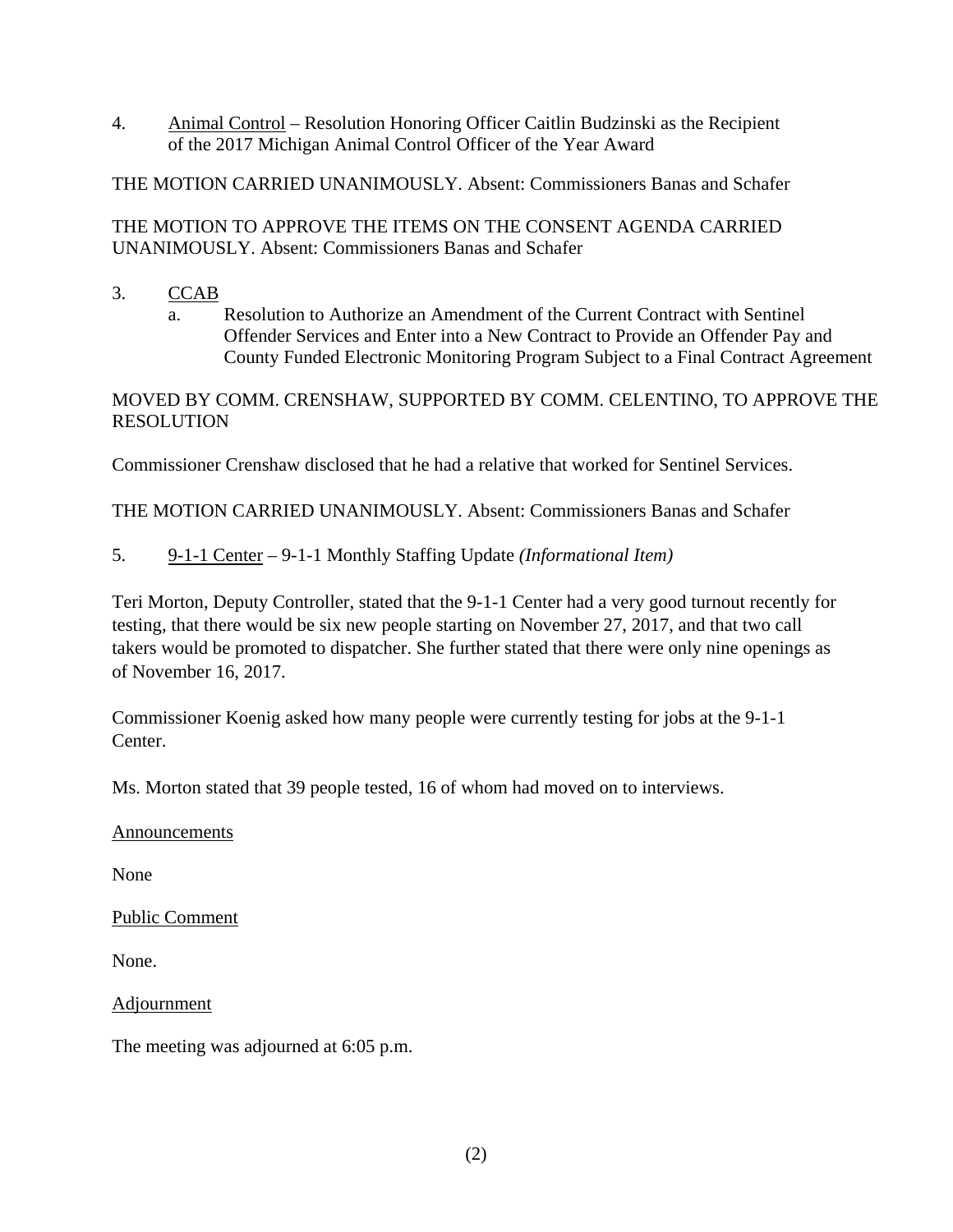# **NOVEMBER 30, 2017 LAW & COURTS AGENDA STAFF REVIEW SUMMARY**

# **RESOLUTION ACTION ITEMS:**

## **The Deputy Controller recommends approval of the following resolutions:**

*1. Prosecutor's Office – Resolution to Authorize a Memorandum of Understanding between the Ingham County Prosecutor's Office and the Department of the Attorney General* 

This resolution would authorize the Ingham County Prosecutor's Office to enter into a Memorandum of Understanding with the Attorney General's Office to address the 110 untested sexual assault kits in Ingham County that have been sent to the Michigan Crime Lab for testing. The Memorandum of Understanding would allow a Special Assistant Attorney General to be appointed for this project. The agreement will be cost neutral and will cover all expenses including but not limited to salary, computers, phone, training, and mileage and any other funds that are necessary and approved by the Attorney General's office (see attached memo for details).

### *2. Innovation & Technology – Resolution to Enter a Service Agreement with CDWG*

This resolution will authorize entering into a contract with CDWG Services not to exceed \$38,750 to assess the current electronic system for controlling access to the various areas of the Ingham County Jail. The current system was put in by a vendor that can no longer support it as the system itself has become obsolete. To determine the County's next steps in addressing this issue, we have worked with CDWG under the State of Michigan MiDeal contract to obtain a proposal from them utilizing their partner for services in this area, Dewpoint. Funding for the proposal will come from the Jail Reserve from Phone Revenue within the Fund 595 fund balance (see attached memo for details).

# *4a. Law and Courts Committee - Resolution Supporting Legislation to "Raise the Age" for Juvenile Offenders in Michigan (to be distributed at meeting)*

This is a resolution in support of legislation "raising the age," for treating 17 year olds as juvenile offenders instead of automatically treating them as adults as is currently the law in Michigan. This is a policy decision at the discretion of the Board of Commissioners.

# *5. Controller/Administrator – Resolution Approving Various Contracts for the 2018 Budget Year*

This resolution will approve the attached list of contracts for the 2018 budget year. The list consists only of contracts that are included in the 2018 Adopted Budget. If a contract later exceeds the budgeted amount, a resolution will need to be brought before the Board of Commissioners approving the increased amount. In addition, a separate Board resolution will be required if there is a change in employee status or increase in the total number of employees.

The county contract approval process, as amended by Resolution #09-095, provides that any contract over \$5,000 must be approved by the Board of Commissioners.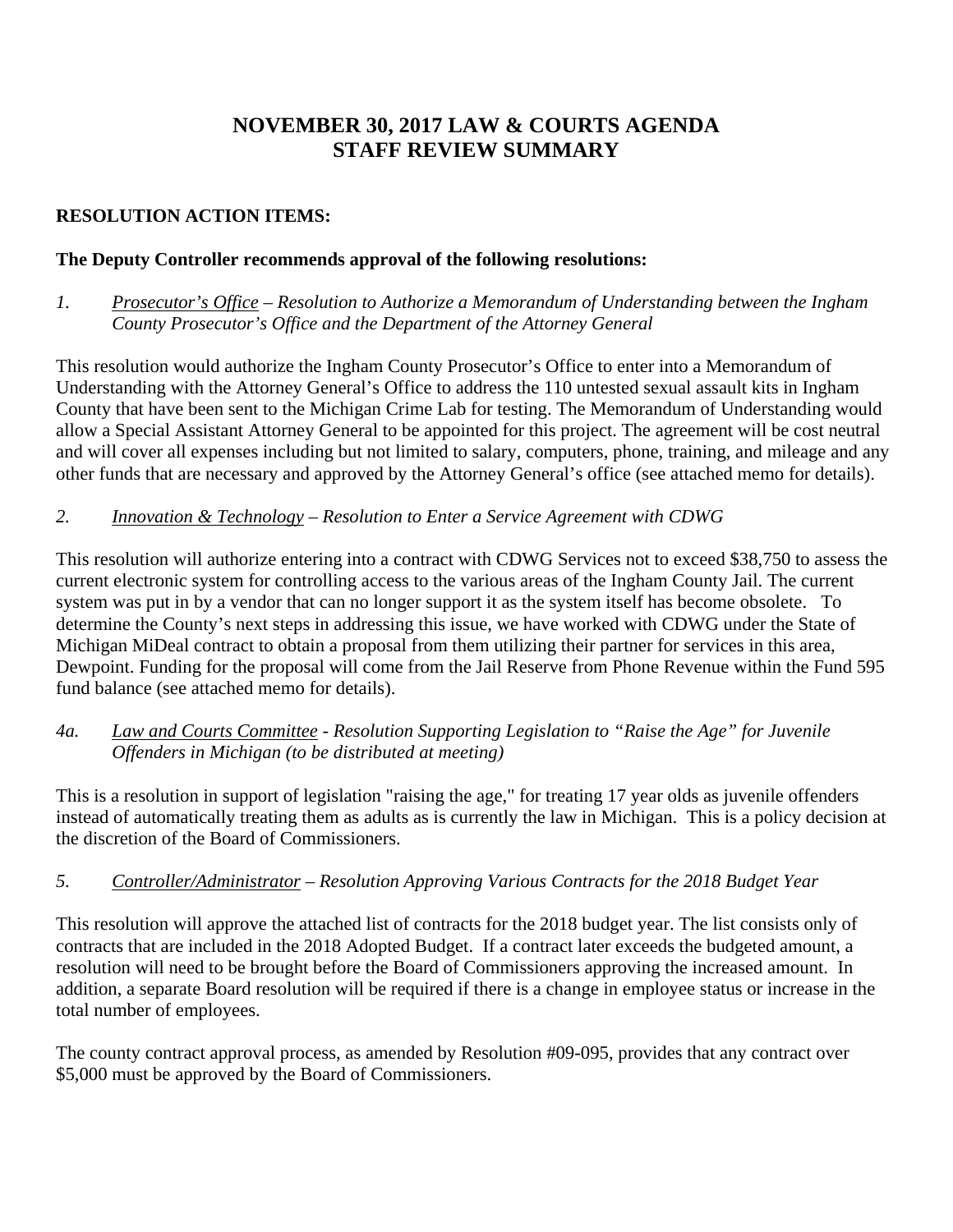Based on Resolution #16-443, the Budget Office will be using the Consumer Price Index's Annual Inflation rate (2.1% for 2018) or 1%, whichever is greater to determine if the contract falls within the Board of Commissioners' Guidelines. Expenditure contracts with a 2018 increase of 2.1% or less are the only ones included in this resolution. All others will have to be presented separately by resolution (see attached memo for details).

# **The Deputy Controller does not recommend approval of the following resolution:**

*3. Finance Committee – Resolution to Amend the 2018 Ingham County Budget to Restore Two Sheriff Corrections Officers*

Due to a reduction in jail bed rental revenue, the closure of Post 4 of the Ingham County Jail was authorized by the Board in 2017. The six Corrections Officers necessary to staff this post of the Jail were maintained in order to reduce overtime expenditures and to alleviate the employee stress of working excessive overtime hours. The 2018 Controller Recommended budget included the elimination of three of these six Corrections Officers. As part of the budget process, the Sheriff requested the restoration of two Corrections Officers.

At the Finance Committee budget hearing in September, the Committee approved motions to restore these two Corrections Officers if the Separate Tax Limitation ballot proposal was approved by the voters of Ingham County in the November election. A motion also directed the remainder of the excess revenue to be used to increase funding toward the county's other post-employment benefit (OPEB) obligations. At a subsequent joint caucus meeting, there was a consensus of the Board members present that any excess revenue available if the Separate Tax Limitation ballot proposal was passed would be used to reduce the 2018 budgeted use of fund balance, and no discussion of whether or not to restore the two Corrections Officers. The Separate Tax Limitation proposal was approved by voters on November 7, resulting in the availability of an additional \$2.77 million in general fund tax revenue for 2018.

The 2018 cost to add the two positions would be \$180,000. Even with the additional tax revenue, the 2019 current services budget is projected to have a shortfall of \$1.5 million, and a general fund shortfall of \$3.6 million is projected for 2020. Including these positions in the budget would increase these shortfalls by \$180,000 each year. Therefore, the Controller's Office is not in support of restoring these two positions (see attached memo for details).

# **DISCUSSION ITEM**

*4b. Law & Courts Committee – Jail Update*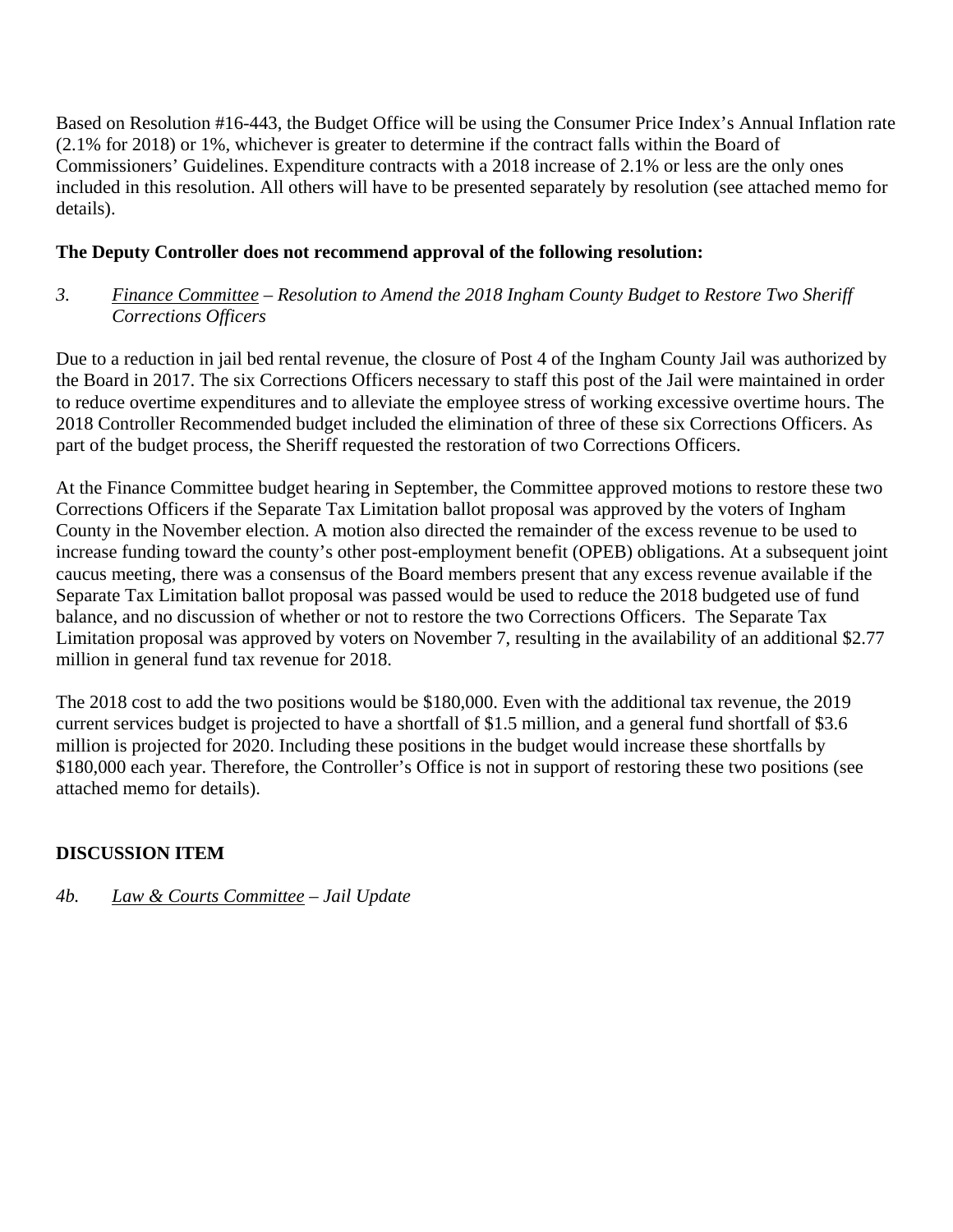### **Agenda Item 1**

<span id="page-5-0"></span>

| TO:          | Law and Courts Committee and Finance Committee                                       |
|--------------|--------------------------------------------------------------------------------------|
| <b>FROM:</b> | Lisa McCormick, Chief Assistant Prosecutor                                           |
| RE:          | Memorandum of Understanding involving Untested Criminal Sexual Conduct<br>(CSC) kits |
| DATE:        | November 17, 2017                                                                    |

The Ingham County Prosecutor's Office is requesting authorization to enter into a Memorandum of Understanding with the Attorney General's Office to address the 110 untested CSC kits in Ingham County that have been sent to the Michigan Crime Lab for testing. These cases are currently pending and now that the testing is starting to be complete it is necessary that an attorney familiar with these types of sophisticated investigations review the cases to see if they are viable for criminal prosecutions.

The Attorney General has indicated that they would like to assist us with funds to review these cases in a timely fashion. Due to our staffing levels, it would be impossible to dedicate our current resources to this project. The Memorandum of Understanding would allow a Special Assistant Attorney General to be appointed for this project. I have proposed to the Attorney General that they interview Catherine Emerson who is a retired Assistant Prosecutor who has the necessary experience to review these cases. That interview is set for November 20, 2017. Assuming they will appoint her to this position, she will be able to start reviewing cases. Her office will be located at the Ingham County Prosecutor's office. The Attorney General will pay her as an independent contractor. The agreement will cover all expenses including but not limited to salary, computers, phone, training and mileage and any other funds that are necessary and approved by the Attorney General's office.

As we progress with the project I may return to the committee in 2018 for approval of additional expenditures that would still be paid by the Attorney General's office but due to the short meeting schedule because of the holidays I wanted to have approval to enter into the Memorandum of Understanding so we can start reviewing cases in a timely manner. In any event, all funds excluding salary may flow through Ingham County but will be paid by the Attorney General's office. This resolution is cost neutral.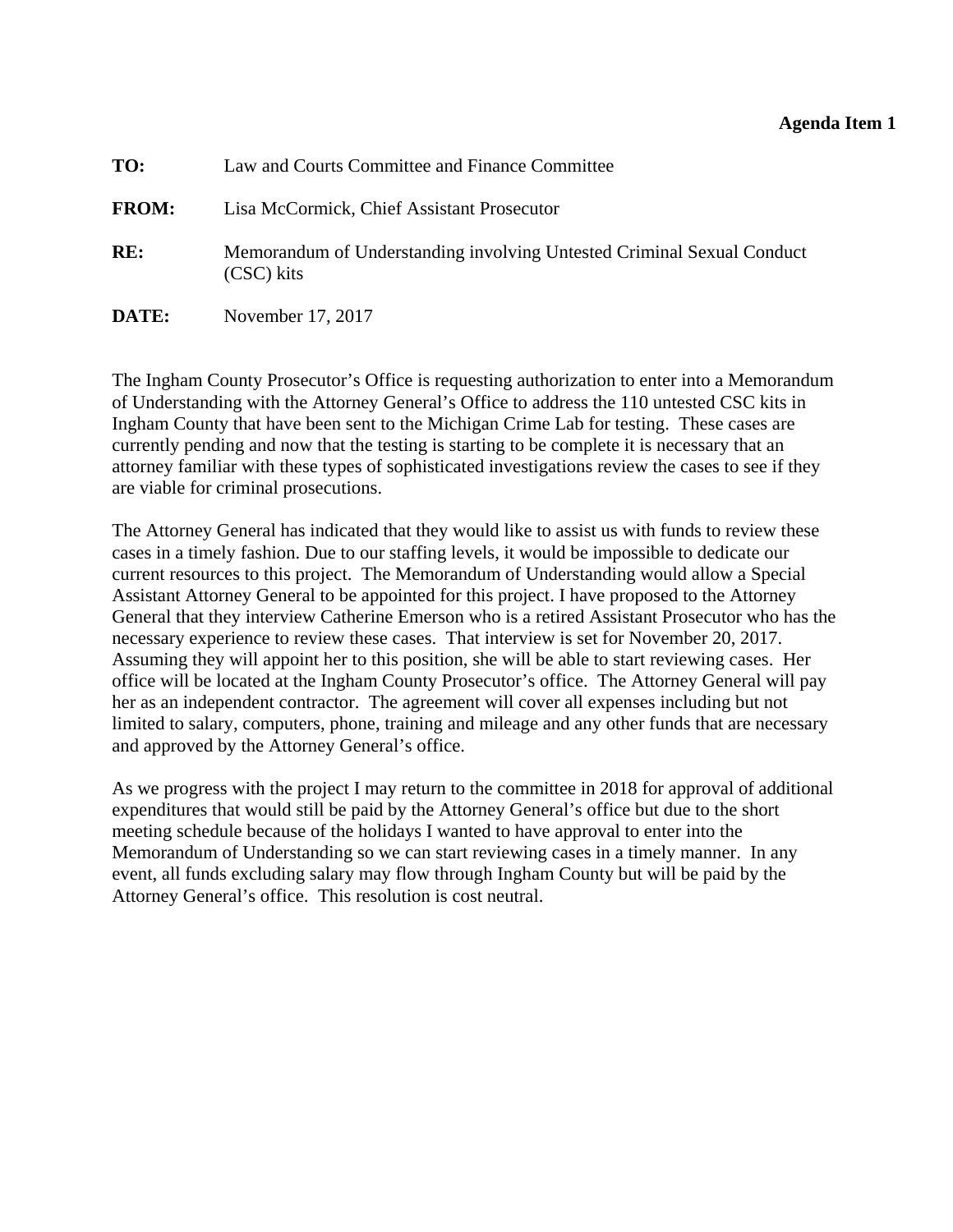Introduced by the Law and Courts Committee and Finance Committee of the:

# INGHAM COUNTY BOARD OF COMMISSIONERS

### **RESOLUTION TO AUTHORIZE A MEMORANDUM OF UNDERSTANDING BETWEEN THE INGHAM COUNTY PROSECUTOR'S OFFICE AND THE DEPARTMENT OF THE ATTORNEY GENERAL**

WHEREAS, there are 110 untested sexual assault kits in Ingham County that have been sent to the Michigan State Crime Lab for testing; and

WHEREAS, the Department of the Attorney General has indicated that they have funds to assist local prosecutors with investigations and prosecutions of viable cases arising from the testing of previously untested sexual assault kits; and

WHEREAS, the Attorney General would designate an attorney as a Special Assistant Attorney General to review these investigations and determine the viability of the prosecutions of these untested sexual assault kits; and

WHEREAS, the Special Assistant Attorney General will be working out of the Ingham County Prosecutor's office; and

WHEREAS, the Special Assistant Attorney General will be paid by funds from the Attorney General's office including but not limited to salary, computers, phones, training, and mileage and any other funds approved by the Department of the Attorney General. All expenses excluding salary will be processed by Ingham County but will be paid for by the Department of the Attorney General's office.

THEREFORE BE IT RESOLVED, that the Ingham County Board of Commissioners hereby authorizes the Ingham County Prosecutor's Office to enter into a Memorandum of Understanding with the Department of the Attorney General's Office consistent with this resolution.

BE IT FURTHER RESOLVED, that the Controller/Administrator is authorized to make the necessary budgetary adjustments consistent with this resolution.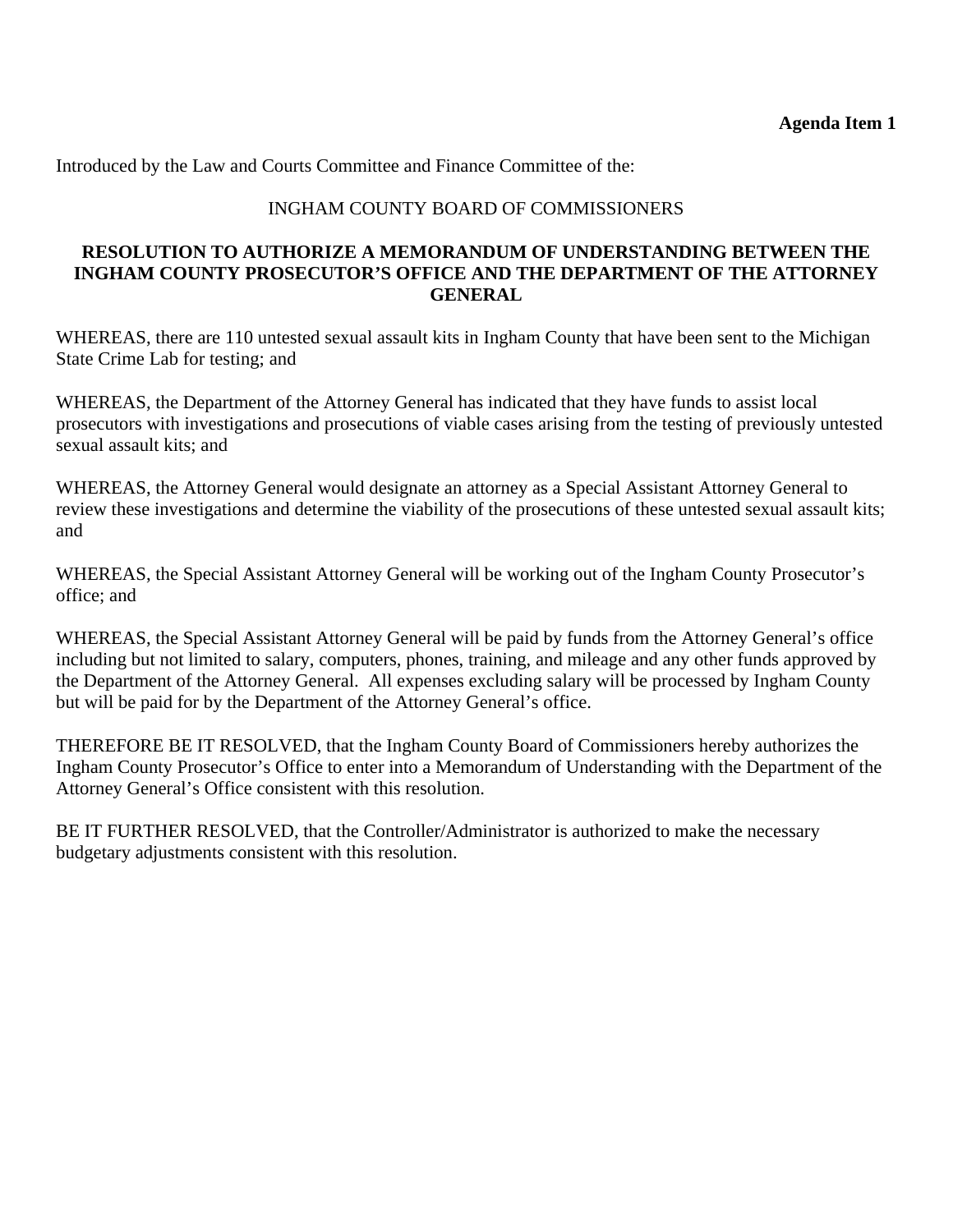<span id="page-7-0"></span>

| TO:   | Board of Commissioners Law and Courts, County Services, and Finance Committees |  |  |  |
|-------|--------------------------------------------------------------------------------|--|--|--|
| FROM: | Deb Fett, CIO                                                                  |  |  |  |
| DATE: | 11/20/2017                                                                     |  |  |  |
|       | <b>SUBJECT:</b> Assessment of Control System                                   |  |  |  |

### **BACKGROUND**

Ingham County relies on an electronic system for controlling access to the various areas of the jail building. This system was put in by a vendor that can no longer support it as the system itself has become obsolete. This creates a safety and security concern that needs to be addressed in a manner that keeps the possibility of a new jail complex in mind and is cost effective.

To determine our next steps, we have worked with CDWG under the State of Michigan MiDeal contract to obtain a proposal from them utilizing their partner for services in this area, Dewpoint. Dewpoint has some working knowledge of the system and has provided us with a bundle price for assessment services that can be used or not as the County needs. This means that although there is a larger price tag on the proposal, it in no way obligates us to use all of the services proposed if we determine they are not necessary.

### **ALTERNATIVES**

Given the state of the current system and the need to ensure security, this needs to be a priority.

#### **FINANCIAL IMPACT**

The funding for the not to exceed \$38,750.00 CDWG proposal will come from the County's Jail Reserve from Phone Revenue fund (595 fund balance).

#### **OTHER CONSIDERATIONS**

None.

#### **RECOMMENDATION**

Based on the information presented, I respectfully recommend approval of the attached resolution for CDWG in the amount not to exceed \$38,750.00.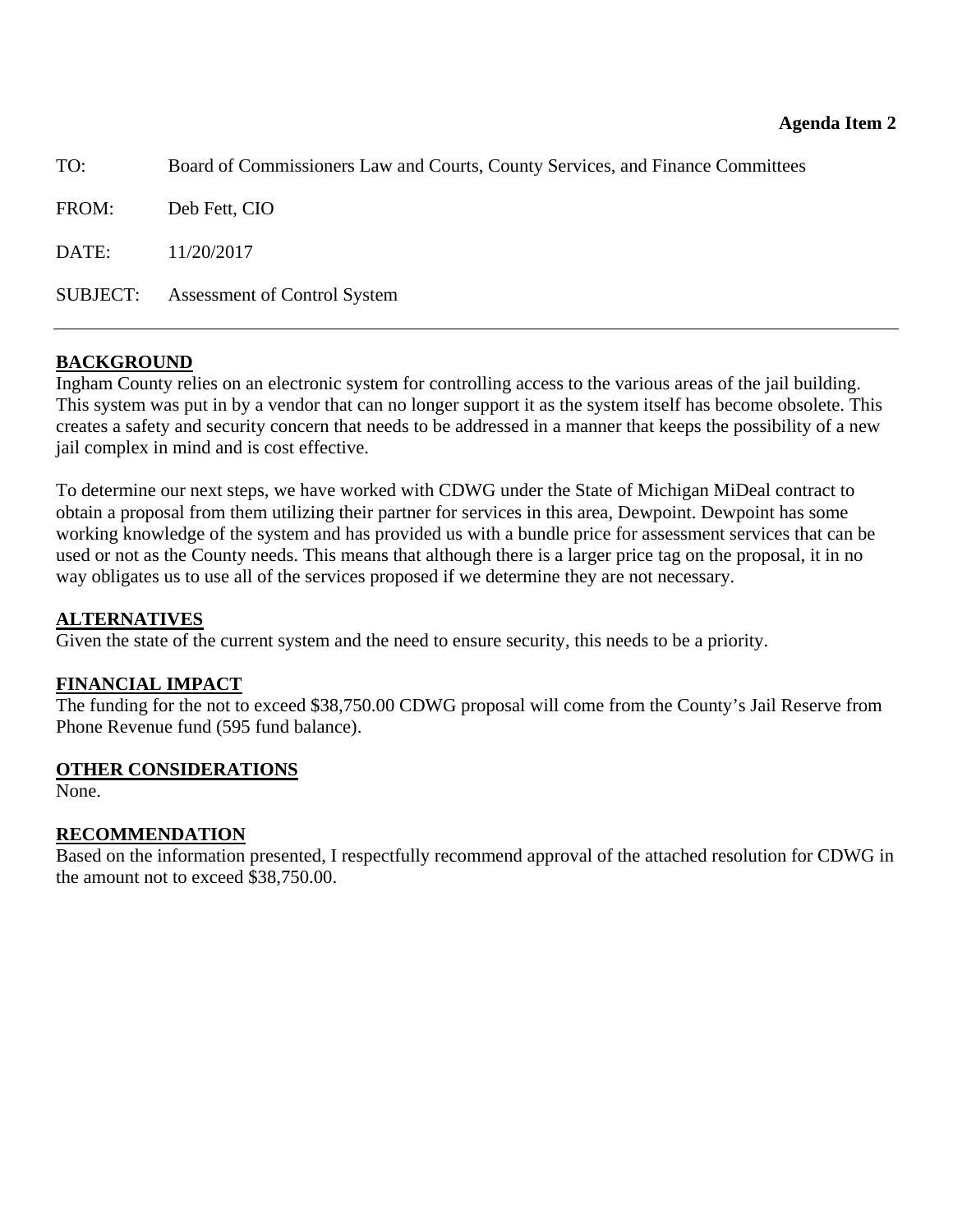Introduced by the Law and Courts, County Services, and Finance Committees of the:

## INGHAM COUNTY BOARD OF COMMISSIONERS

### **RESOLUTION TO ENTER INTO A SERVICE AGREEMENT WITH CDWG**

WHEREAS, Ingham County Sheriff's Office utilizes an electronic system for controlling access; and

WHEREAS, this system has reached a point where it is difficult to service and is required for meeting security requirements; and

WHEREAS, CDWG has been able to provide Ingham County with a proposal under the MiDeal contract from their service partner, Dewpoint, to provide assessment services necessary.

THEREFORE BE IT RESOLVED, that the Ingham County Board of Commissioners authorizes entering into a contract with CDWG for an amount not to exceed \$38,750.00.

BE IT FURTHER RESOLVED, that funding will be provided by the Jail Reserve from Phone Revenue within Fund 595.

BE IT FURTHER RESOLVED, that that the Controller/Administrator is authorized to make any necessary budget adjustments.

BE IT FURTHER RESOLVED, that the Chairperson of the Ingham County Board of Commissioners is authorized to sign any contract documents consistent with this resolution and approved as to form by the County Attorney.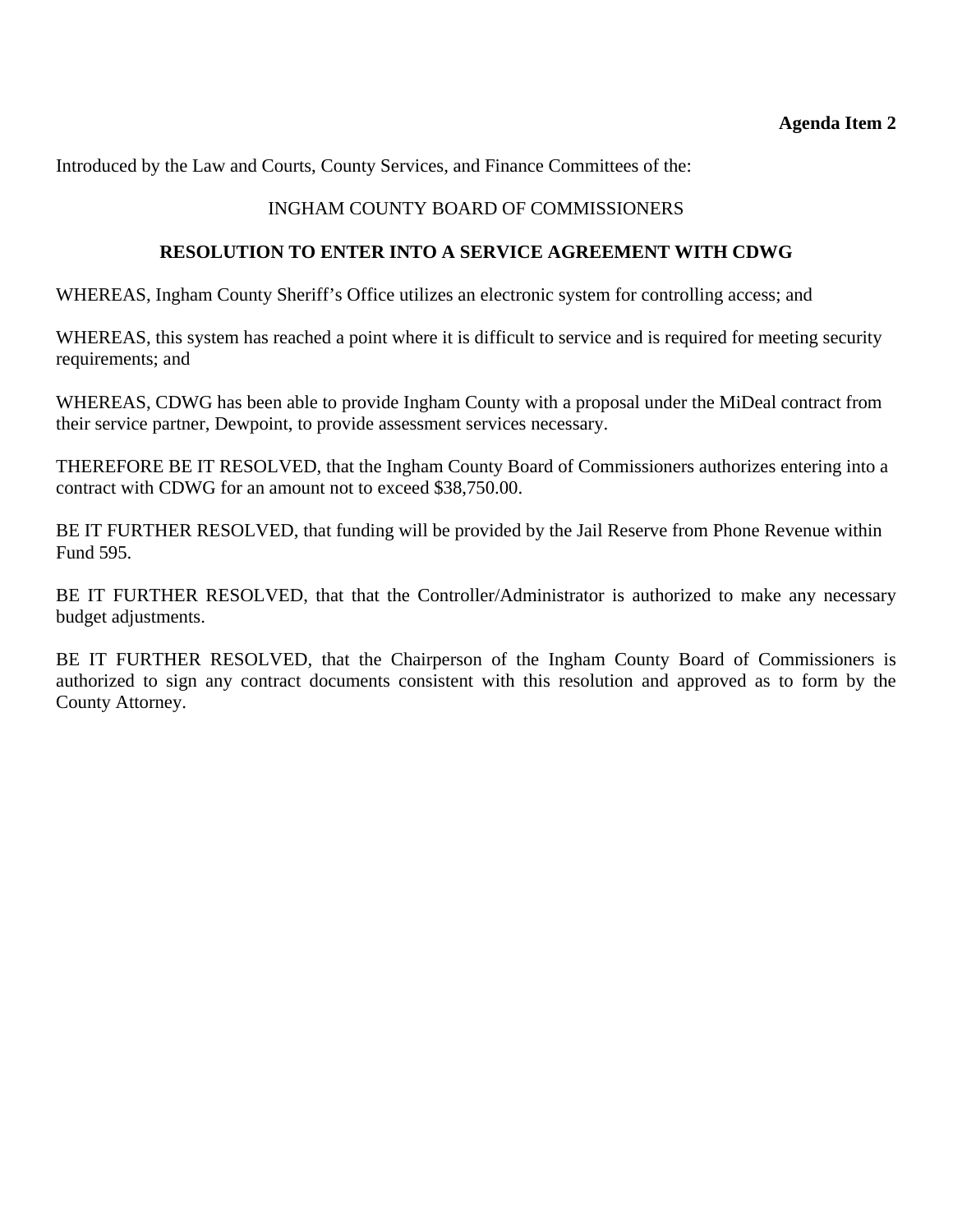<span id="page-9-0"></span>

| TO:             | Law & Courts and Finance Committees                                                                     |  |  |  |  |
|-----------------|---------------------------------------------------------------------------------------------------------|--|--|--|--|
| <b>FROM:</b>    | Teri Morton, Deputy Controller                                                                          |  |  |  |  |
| DATE:           | November 17, 2017                                                                                       |  |  |  |  |
| <b>SUBJECT:</b> | Resolution to Amend the 2018 Ingham County Budget to Restore Two Sheriff Corrections<br><b>Officers</b> |  |  |  |  |
|                 | For the meeting agendas of November 30 and December 6, 2017                                             |  |  |  |  |

# **BACKGROUND**

Due to a reduction in rental beds with the Michigan Department of Corrections, as well as a failed contract with Wayne County, Resolution 17-194 authorized the closure of Post 4 of the Ingham County Jail. Six Corrections Officers are necessary to staff each post of the Jail. In order to reduce overtime expenditures and to alleviate the employee stress of working excessive overtime hours, rather than eliminate the six Corrections Officers associated with Post 4, the staffing was maintained. This change resulted in additional Corrections Officers per Jail bed.

As part of the strategy to address the 2018 budget shortfall, the 2018 Controller Recommended budget included the elimination of three of these six Corrections Officers. As part of the budget process, the Sheriff requested the restoration of two Corrections Officers. At the Finance Committee budget hearing held on September 13, 2017, the Committee approved motions to restore these two Corrections Officers if the Separate Tax Limitation ballot proposal was approved by the voters of Ingham County in the November 7 election. A motion also directed the remainder of the excess revenue to be used to increase funding toward the county's other post employment benefit (OPEB) obligations.

At a subsequent joint caucus meeting held on September 26, there was a consensus of the Board members present that any excess revenue available if the Separate Tax Limitation ballot proposal was passed would be used to reduce the 2018 budgeted use of fund balance. There was no discussion of whether or not to restore the two Corrections Officers as approved by the Finance Committee.

The Separate Tax Limitation proposal was approved by voters on November 7, making an additional \$2.77 million in general fund tax revenue available for 2018.

### **ALTERNATIVES**

The Board of Commissioners could choose not to restore the two positions, and thereby not add \$180,000 to the operating base of the general fund.

#### **FINANCIAL IMPACT**

As stated above, the cost to add the two positions would be \$180,000. Even with the additional tax revenue of \$2.77 million, the 2019 current services budget is projected to have a shortfall of \$1.5 million, and a general fund shortfall of \$3.6 million is projected for 2020. Including these positions in the budget would increase these shortfalls by \$180,000 each year.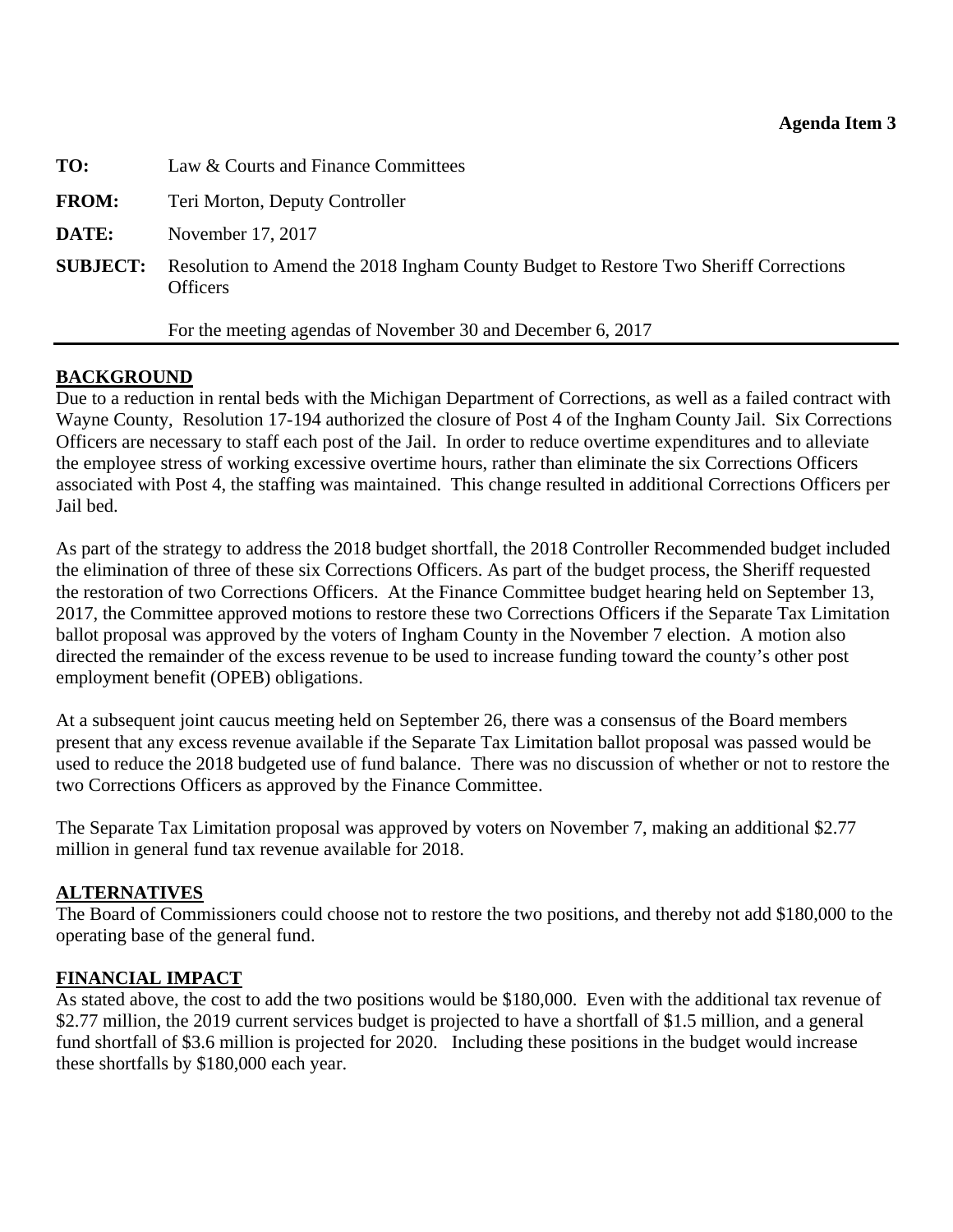## **OTHER CONSIDERATIONS**

Since the closure of Post 4, there has been a substantial reduction in overtime. While the cost of overtime is reduced compared to previous years, it is not enough to fund the positions that have been maintained. The greater benefit has been the improvement to the working conditions of the Corrections Officers. There is a greater ability for staff to use their earned time off, creating a better work-life balance. Of the six officers maintained after the post closure, at least two and up to three have remained vacant.

# **RECOMMENDATION**

The Controller's Office is not in support of restoring these two positions. The cost of the positions would add to future years' budget shortfalls, and is effectively a staffing increase. The three Corrections Officers maintained in the 2018 budget despite the post closure will continue the improvements that have been experienced in the working conditions of Corrections Officers in 2017.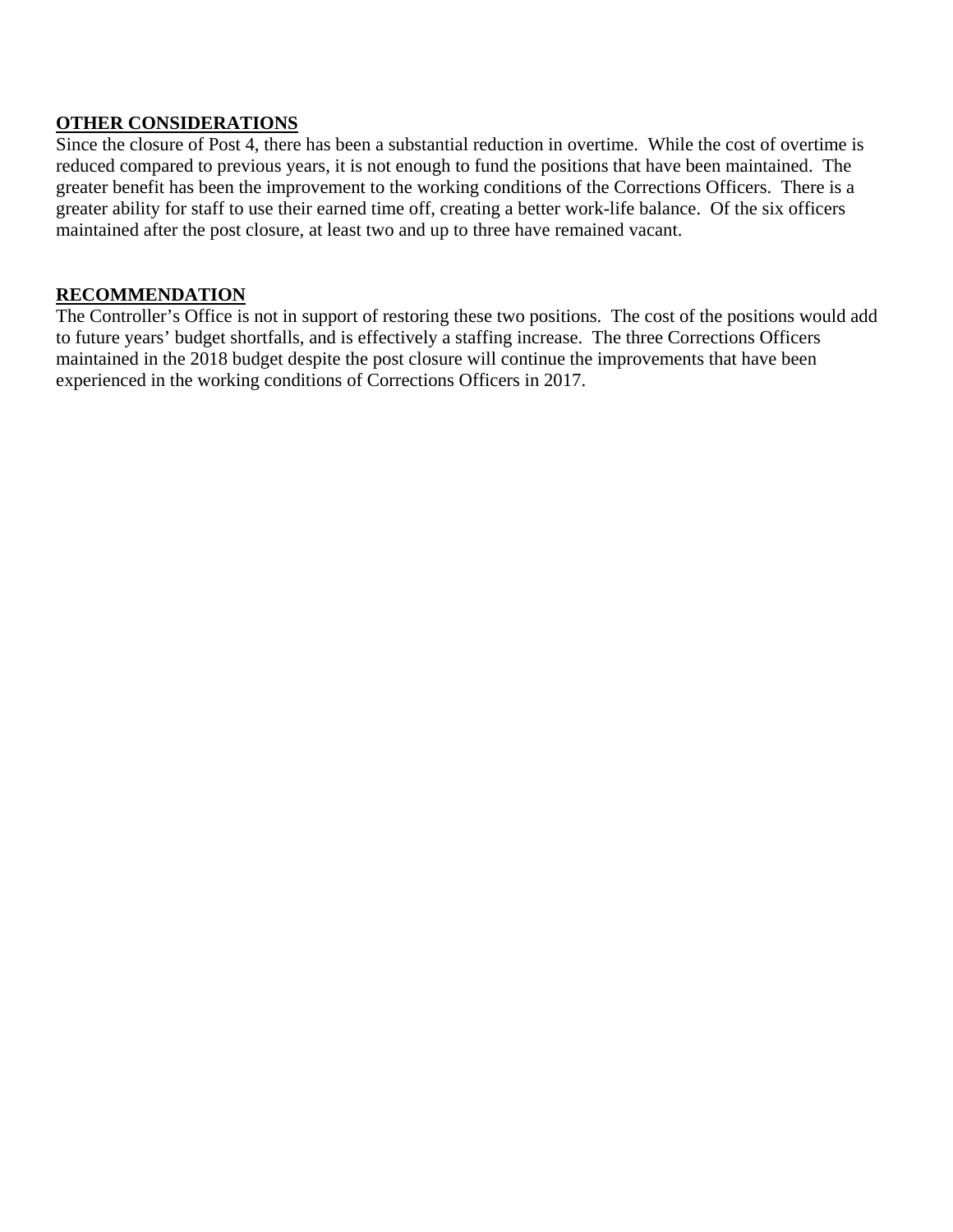Introduced by the Law & Courts and Finance Committees of the:

# INGHAM COUNTY BOARD OF COMMISSIONERS

### **RESOLUTION TO AMEND THE 2018 INGHAM COUNTY BUDGET TO RESTORE TWO SHERIFF CORRECTIONS OFFICERS**

WHEREAS, Resolution 17-194 authorized the closure of Post 4 of the Ingham County Jail, reducing the overall capacity of the Jail from 512 beds to 444; and

WHEREAS, the allocation of six corrections officers necessary to staff Post 4 was maintained in the 2017 budget in order to reduce overtime expenditures and alleviate the stress of overtime on Corrections employees; and

WHEREAS, the 2018 Controller Recommended budget included the elimination of three of these six Corrections Officers as part of the strategy to address the 2018 projected budget shortfall; and

WHEREAS, as part of the 2018 budget process, the Sheriff requested the restoration of two Corrections Officers; and

WHEREAS, at the Finance Committee budget hearing held on September 13, 2017, the Committee made motions to restore these two Correction Officers if the Separate Tax Limitation ballot proposal was approved by the voters of Ingham County at the November 7 election; and

WHEREAS, one motion passed on a 3-2 vote, with two committee members absent, and one motion passed on a 4-1 vote, with two committee members absent; and

WHEREAS, the Separate Tax Limitation proposal was approved by voters on November 7.

THEREFORE BE IT RESOLVED, that the Ingham County Board of Commissioners authorizes an amendment to the 2018 budget to restore two Corrections Officers a cost of \$180,000 and to amend the 2018 Position Allocation List.

BE IT FURTHER RESOLVED, that the 2018 budgeted use of fund balance will be increased by \$180,000 to fund the two Corrections Officers positions.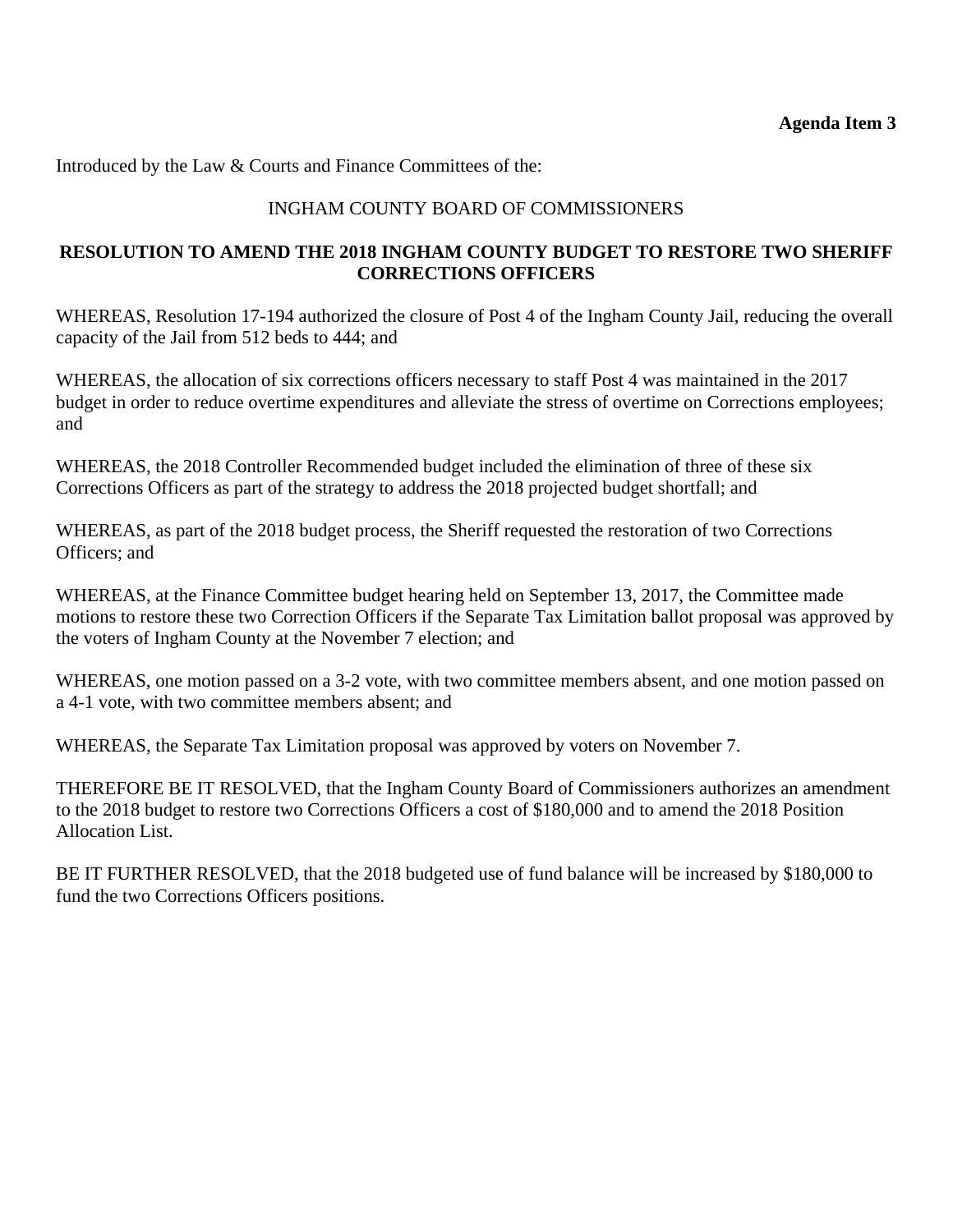<span id="page-12-0"></span>

| TO:          | Board of Commissioners Finance and Liaison Committees                           |
|--------------|---------------------------------------------------------------------------------|
| <b>FROM:</b> | Jill Bauer, Administrative Analyst                                              |
| DATE:        | 11/16/2017                                                                      |
|              | <b>SUBJECT:</b> Resolution Approving Various Contracts for the 2018 Budget Year |
|              | For the meeting agendas of November 30th, December 4th, 5th and 6th             |

# **BACKGROUND**

This resolution will approve the attached list of contracts for the 2018 budget year. The list consists only of contracts that are included in the 2018 Adopted Budget. If a contract later exceeds the budgeted amount, a resolution will need to be brought before the Board of Commissioners approving the increased amount. In addition, a separate Board resolution will be required if there is a change in employee status or increase in the total number of employees.

The county contract approval process, as amended by Resolution #09-095 provides that any contract over \$5,000 must be approved by the Board of Commissioners. This resolution includes various routine contract renewals in order to reduce the number of separate resolutions needed to approve contracts. The liaison committees may decide that there are some contracts included on this list that would better be considered as separate resolutions. Those contracts will be removed from this resolution before the passage by the Board of Commissioners, and will be brought back before the Board as separate resolutions at a later date.

Based on Resolution #16-443, the Budget Office will be using the Consumer Price Index's Annual Inflation rate (2.1% for 2018) or 1%, whichever is greater to determine if the contract falls within the Board of Commissioners' Guidelines. Expenditure contracts with a 2018 increase of 2.1% or less are the only ones included in this resolution.

### **ALTERNATIVES**

This process is in place to reduce the number of contracts that have to go the Board of Commissioners each year.

### **FINANCIAL IMPACT**

Budgets were approved in the 2018 Budget for the contracts included in the list attached.

#### **OTHER CONSIDERATIONS**

None.

### **RECOMMENDATION**

The budget office recommends approving the attached contracts for the 2018 Budget year.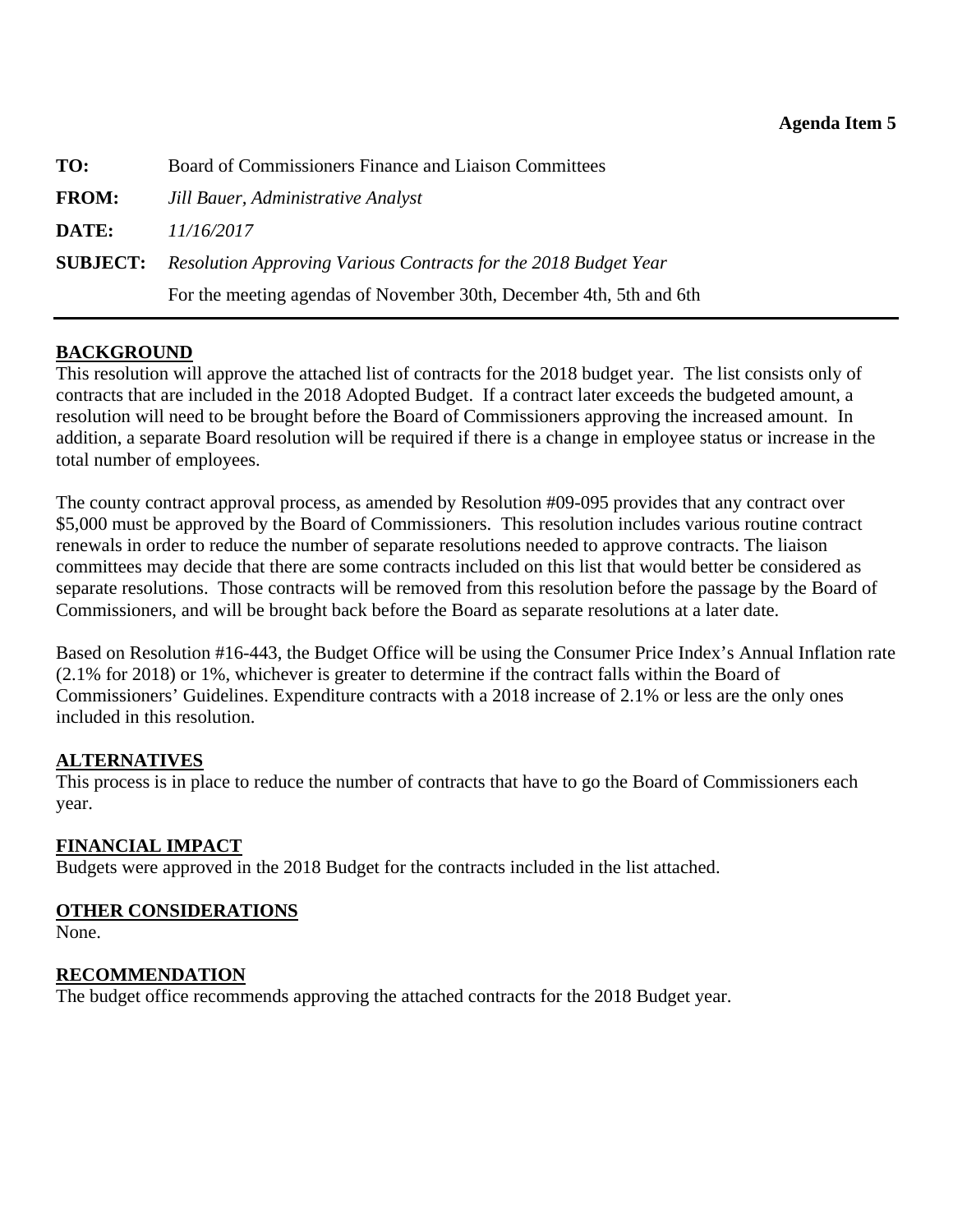### **Agenda Item 5**

Introduced by the Finance Committee of the:

# INGHAM COUNTY BOARD OF COMMISSIONERS

### **RESOLUTION APPROVING VARIOUS CONTRACTS FOR THE 2018 BUDGET YEAR**

WHEREAS, county policy requires that all contracts over \$5,000 be approved by the Board of Commissioners; and

WHEREAS, numerous contracts are approved by the Board of Commissioners each year, many of which are routine continuations of existing contracts; and

WHEREAS, funding for these contracts has been included within the 2018 Adopted Budget; and

WHEREAS, the budget also contains anticipated revenues and expenditures from certain grant programs, which will also require approval of agreements with granting agencies at various times during the fiscal year.

THEREFORE BE IT RESOLVED, that the Board Chairperson is authorized to sign agreements, contracts, and/or other documents related to grant programs and other county appropriations which are contained in the adopted budget, as listed in the attached document, subject to review by the County Attorney as to form and to certification by the Controller that 1) the total amount of revenues and expenditures and the net obligation to the County is not greater than what is budgeted; and 2) there is no change in employee status and no additional employees other than as authorized in the adopted budget.

BE IT FURTHER RESOLVED, that all grants and funding arrangements with entities whose fiscal years do not coincide with the County's fiscal year be considered authorized providing that they have been authorized in part in the adopted budget, and the remaining portion of the time period and funds are included in the Controller's Recommended Budget for the succeeding fiscal year.

BE IT FURTHER RESOLVED, that all contracts over \$5,000 that are not included in this resolution shall be approved by the Board of Commissioners by separate resolution.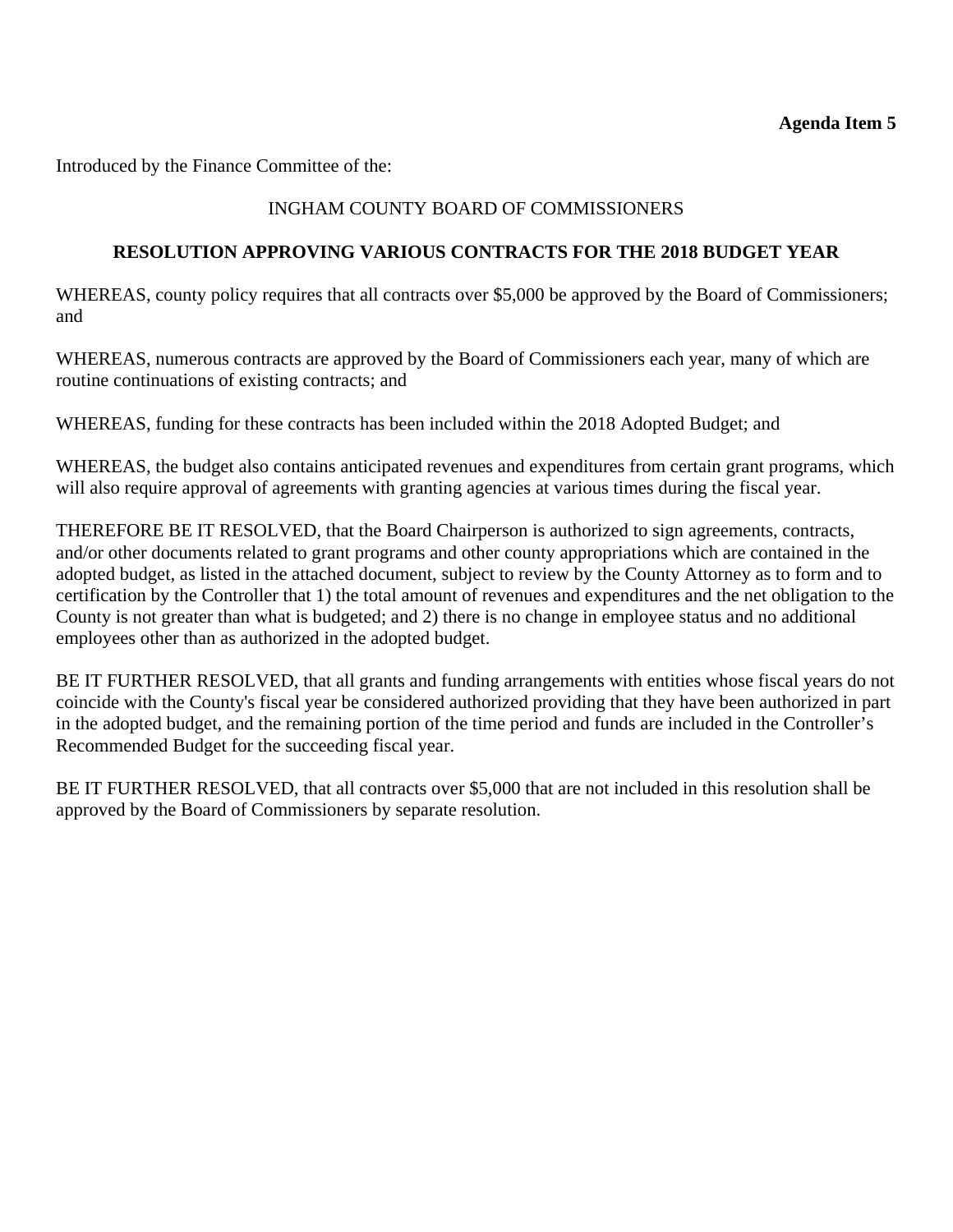#### **LAW AND COURTS COMMITTEE**

|                          |                                                                        |                                                                                    |                                      |          |           |                          | Proj.                        |                         |                            |
|--------------------------|------------------------------------------------------------------------|------------------------------------------------------------------------------------|--------------------------------------|----------|-----------|--------------------------|------------------------------|-------------------------|----------------------------|
| <b>DEPARTMENT</b>        | <b>CONTRACTOR NAME</b>                                                 | <b>REASON FOR CONTRACT</b>                                                         | <b>BEGIN DATE END DATE 2017 COST</b> |          |           | 2018<br><b>PROJECTED</b> | <b>Increase</b><br>over 2017 | % Increase<br>over 2017 | <b>Funding Source</b>      |
|                          |                                                                        | Techonology support for the<br>Courtrooms (excluding                               |                                      |          |           |                          |                              |                         |                            |
| <b>Circuit Court</b>     | TEL/Thalner                                                            | Courtrooms 1 and 2)                                                                | 01/01/18                             | 12/31/18 | \$23,000  | \$23,000                 | \$0                          | 0%                      | General Fund               |
| <b>Circuit Court</b>     | Graphic Sciences, Inc.                                                 | Long term record storage and retrieval                                             | 01/01/18                             | 12/31/18 | \$20,380  | \$20,380                 | \$0                          | 0%                      | <b>General Fund</b>        |
|                          |                                                                        |                                                                                    |                                      |          |           |                          |                              |                         |                            |
| Community<br>Corrections | Westaff                                                                | <b>CCAB Staff Consultant</b>                                                       | 01/01/18                             | 12/31/18 | \$46,686  | \$46,686                 | \$0                          | 0%                      | General Fund               |
| <b>Family Court</b>      | <b>MSU Psychology</b><br>Department                                    | Diversion Program - Reduces<br>days/cost for out of home care                      | 10/01/17                             | 09/30/18 | \$164,763 | \$168,264                | \$3,501                      | 2%                      | General Fund               |
| <b>Family Court</b>      | Highfields                                                             | Day Treatment Program -<br>transportation and behavioral<br>specialists            | 10/01/17                             | 09/30/18 | \$656,732 | \$656,732                | \$0                          | 0%                      | 50% JJM/50% State<br>of MI |
| <b>Family Court</b>      | Peckham, Inc. Crossroads                                               | Educational and vocational<br>program for delinquent youth                         | 10/01/17                             | 09/30/18 | \$319.542 | \$319,542                | \$0                          | 0%                      | 50% JJM/50% State<br>of MI |
| <b>Family Court</b>      | Highfields                                                             | Evening Reporting Program -<br><b>Transportation and Behavioral</b><br>Specialists | 10/01/17                             | 09/30/18 | \$304,588 | \$304,588                | \$0                          | 0%                      | 50% JJM/50% State<br>of MI |
| <b>Family Court</b>      | Peckham, Inc. Footprints                                               | <b>Short Term Female Residential</b>                                               | 10/01/17                             | 09/30/18 | \$460,738 | \$460,738                | \$0                          | 0%                      | <b>JJM</b> Fund            |
| <b>Ingham County</b>     | Legal Services of South Central income residents of Ingham<br>Michigan | Provide legal services to low-<br>County                                           | 01/01/18                             | 12/31/18 | \$20,000  | \$20,000                 | \$0                          | 0%                      | General Fund               |
| Probate Court            | <b>Michael Staake</b>                                                  | Legal representation for mental illness<br>respondents.                            | 01/01/18                             | 12/31/18 | \$10,609  | \$10,609                 | \$0                          | 0%                      | General Fund               |
| <b>Probate Court</b>     | Robert Refior & Elias<br>Kafantaris                                    | Legal representation for general<br>probate respondents.                           | 01/01/18                             | 12/31/18 | \$18,035  | \$18,035                 | \$0                          | 0%                      | General Fund               |
| <b>Probate Court</b>     | Robert Refior & Elias<br>Kafantaris                                    | Gaurdian ad litem services for<br>general probate matters                          | 01/01/18                             | 12/31/18 | \$76,385  | \$76,385                 | \$0                          | 0%                      | General Fund               |